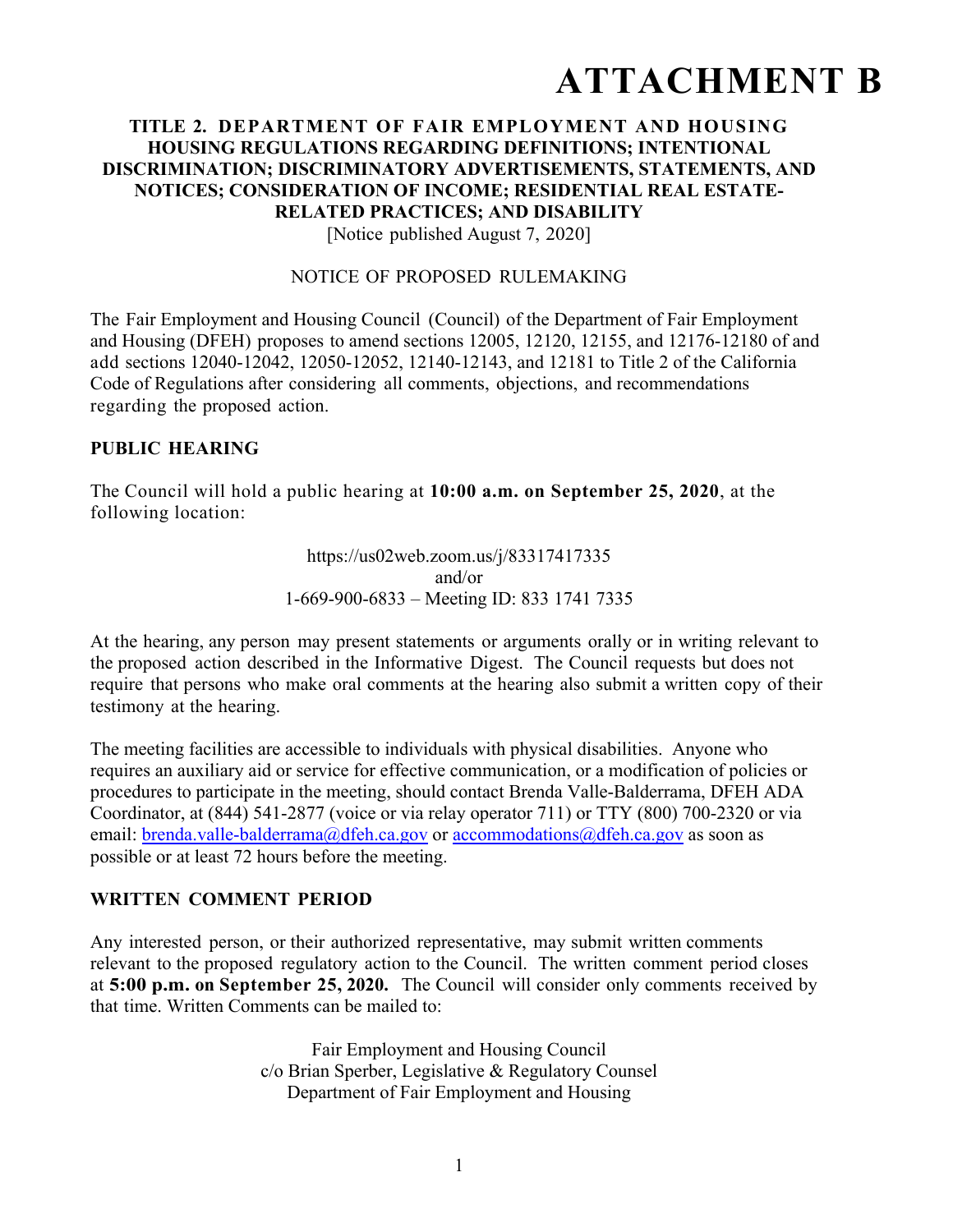## 320 West 4th Street, 10th Floor Los Angeles, CA 90013

Comments may also be submitted by e-mail to  $FEHCouncil@dfeh.ca.gov$ .

## **AUTHORITY AND REFERENCE**

Government Code section 12935(a) authorizes the Council to adopt these proposed regulations. The proposed regulations implement, interpret, and make specific section 12900 et seq. of the Government Code.

## **INFORMATIVE DIGEST/ POLICY STATEMENT OVERVIEW**

This rulemaking action clarifies, makes specific, and supplements existing state statutes and case law interpreting the Fair Employment and Housing Act (FEHA) set forth in Government Code section 12900 et seq. As it relates to housing, the FEHA prohibits harassment and discrimination because of race, color, religion, sex, gender, gender identity, gender expression, sexual orientation, marital status, national origin, ancestry, familial status, source of income, disability, veteran or military status, genetic information, or any basis prohibited by section 51 of the Civil Code.

In compliance with the Administrative Procedure Act, the Council proposes to adopt these rules as duly noticed, vetted, and authorized regulations. This action has the specific benefit of creating a more comprehensive set of rules to ensure that persons covered by FEHA, including housing providers, owners, tenants, and others, better understand their rights and duties, in turn reducing litigation costs and the burden on courts. Ultimately, the proposed action furthers the mission of the DFEH by protecting Californians from discrimination, harassment, and retaliation in the housing context.

The proposed amendments most notably clarify and/or articulate the following: (1) definitions to be used throughout subchapter 7; (2) "military or veteran status" as a protected class; (3) definitions regarding intentional discrimination; (4) how to establish liability based on intentional discrimination; (5) burdens of proof and types of evidence in intentional discrimination cases; (6) the relationship of legally sufficient justifications in a discriminatory effects case to allegations of intentional discrimination; (7) how to establish liability based on discriminatory notices, statements, and advertisements; (8) identifying specific practices that are not covered by the prohibitions on discriminatory notices, statements, or advertisements; (9) how to qualify for an exemption from liability for discriminatory conduct; (10) definitions of "lawful, verifiable income" and "source of income"; (11) the prohibition on practices constituting discrimination on source of income and examples; (12) the prohibition on discrimination based on aggregate income; (13) the prohibition on practices constituting discrimination on the basis of a government rent subsidy; (14) the prohibition on residential real estate-related practices used in evaluating creditworthiness in connection with provision of financial assistance when such practices have a discriminatory effect; (15) discriminatory housing practices based on the failure to make reasonable modifications for individuals with disabilities, including the interactive process, establishing that a reasonable modification is necessary, denials of requests for reasonable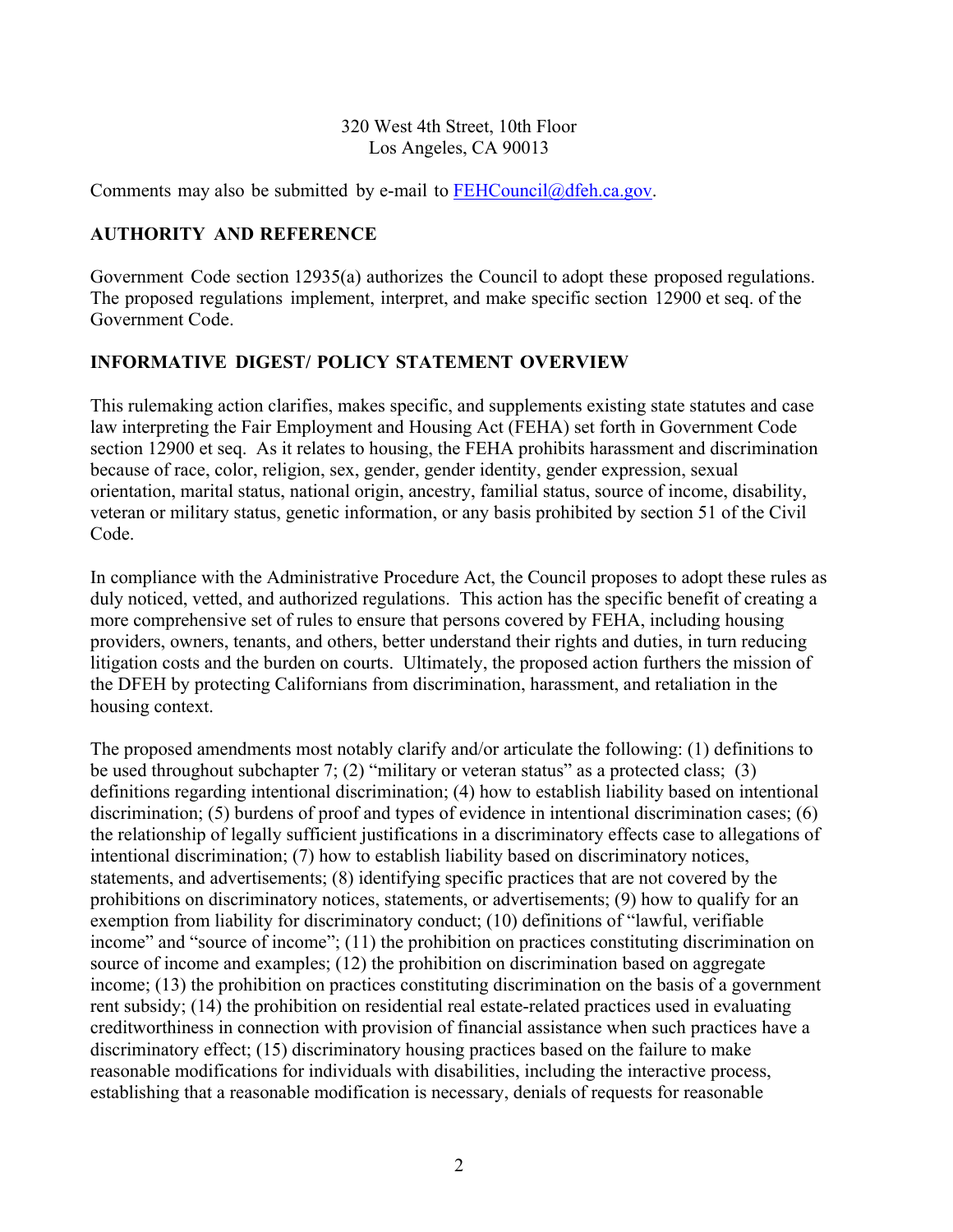modifications, and other requirements or limitations in the provision of reasonable modifications, and examples.

The Council has determined that the proposed amendments are not inconsistent or incompatible with existing regulations. After conducting a review for any regulations that would relate to or affect this area, the Council has concluded that these are the only regulations that concern fair housing and the Fair Employment and Housing Act.

## **DISCLOSURES REGARDING THE PROPOSED ACTION**

*The Council has made the following initial determinations:* 

#### **Mandate on local agencies and school districts**: None.

**Cost or savings to any state agency**: No additional costs or savings beyond those imposed by existing law.

**Cost to any local agency or school district, which must be reimbursed in accordance with Government Code sections 17500 through 17630**: None.

**Other non-discretionary cost or savings imposed on local agencies**: No additional costs or savings beyond those imposed by existing law.

**Cost or savings in federal funding to the state**: None.

**Cost impacts on a representative private person or businesses**: No additional costs or savings beyond those imposed by existing law. Therefore, the Council is not aware of any cost impacts that a representative private person or business would necessarily incur in reasonable compliance with the proposed action.

**Results of the economic impact assessment/analysis**: The Council anticipates that the adoption of the regulations will not impact the creation or elimination of jobs or housing within the state; the creation of new businesses or housing or the elimination of existing businesses or housing within the state; or the expansion of businesses or housing currently doing business within the state. To the contrary, adoption of the proposed amendments is anticipated to benefit California businesses, workers, housing providers, owners, tenants, and the state's judiciary by clarifying and streamlining the operation of the law, making it easier for housing providers, owners, and tenants to understand their rights and obligations, and reducing litigation costs. These regulations would not affect the environment.

#### **Statewide adverse economic impact directly affecting businesses and individuals**:

The Council has made an initial determination that the proposed action *will not* have a significant statewide adverse economic impact directly affecting businesses, including the ability of California businesses to compete with businesses in other states.

**Significant effect on housing costs**: None.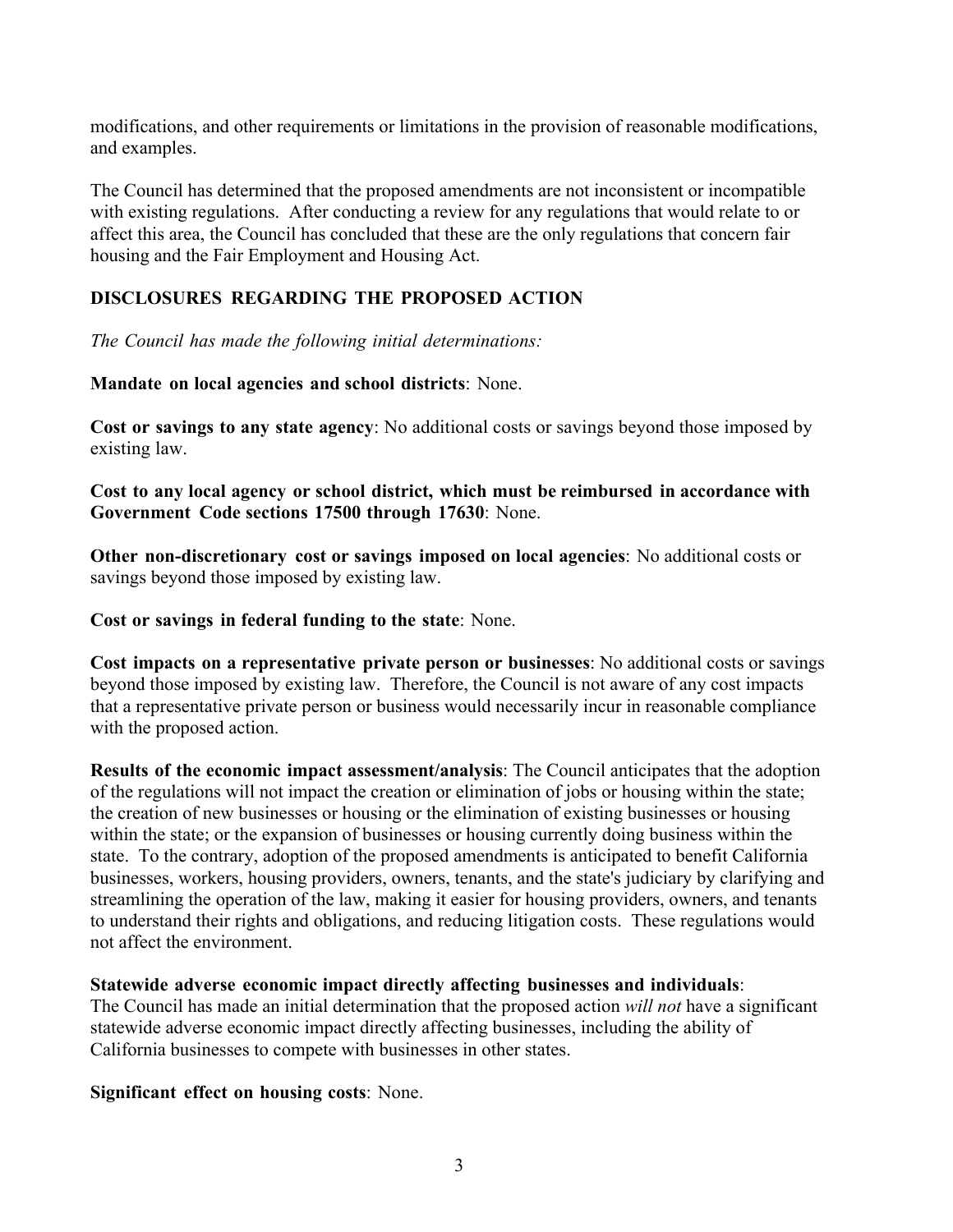**Small Business Determination**: The Council anticipates that the regulations will not create additional costs or savings beyond those imposed by existing law. Similarly, the Council has determined that there is no impact on small businesses as a result of this proposed action because these regulations primarily serve to clarify existing law.

**Business Report**: The Council has determined that the proposed regulations do not require a report to be made.

## **CONSIDERATION OF ALTERNATIVES**

In accordance with Government Code section 11346.5, subdivision (a)(13), the Council must determine that no reasonable alternative it considered or that has otherwise been identified and brought to the Council's attention would be more effective in carrying out the purpose for which this action is proposed, or would be as effective and less burdensome to affected private persons than the proposed action, or would be more cost-effective to affected private persons and equally effective in implementing the statutory policy or other provision of law.

The Council has thus far not become aware of a better alternative and invites interested persons to present statements or arguments with respect to alternatives to the proposed regulations at the scheduled hearing or during the written comment period.

## **CONTACT PERSONS**

Inquiries concerning the proposed administrative action may be directed to:

Brian Sperber, Legislative & Regulatory Counsel Department of Fair Employment and Housing 320 West 4th Street, 10th Floor Los Angeles, CA 90013 Telephone: (213) 337-4495 E-mail: brian.sperber@dfeh.ca.gov

The backup contact person for these inquiries is:

Adam Romero, Deputy Director of Executive Programs Department of Fair Employment and Housing 320 West 4th Street, 10th Floor Los Angeles, CA 90013 Telephone: (213) 439-6799 E-mail: adam.romero@dfeh.ca.gov

Please direct requests for copies of the proposed text (express terms) of the regulations, the Initial Statement of Reasons, the modified text of the regulations, if any, or other information upon which the rulemaking is based, should other sources be used in the future, to Brian Sperber at the above address.